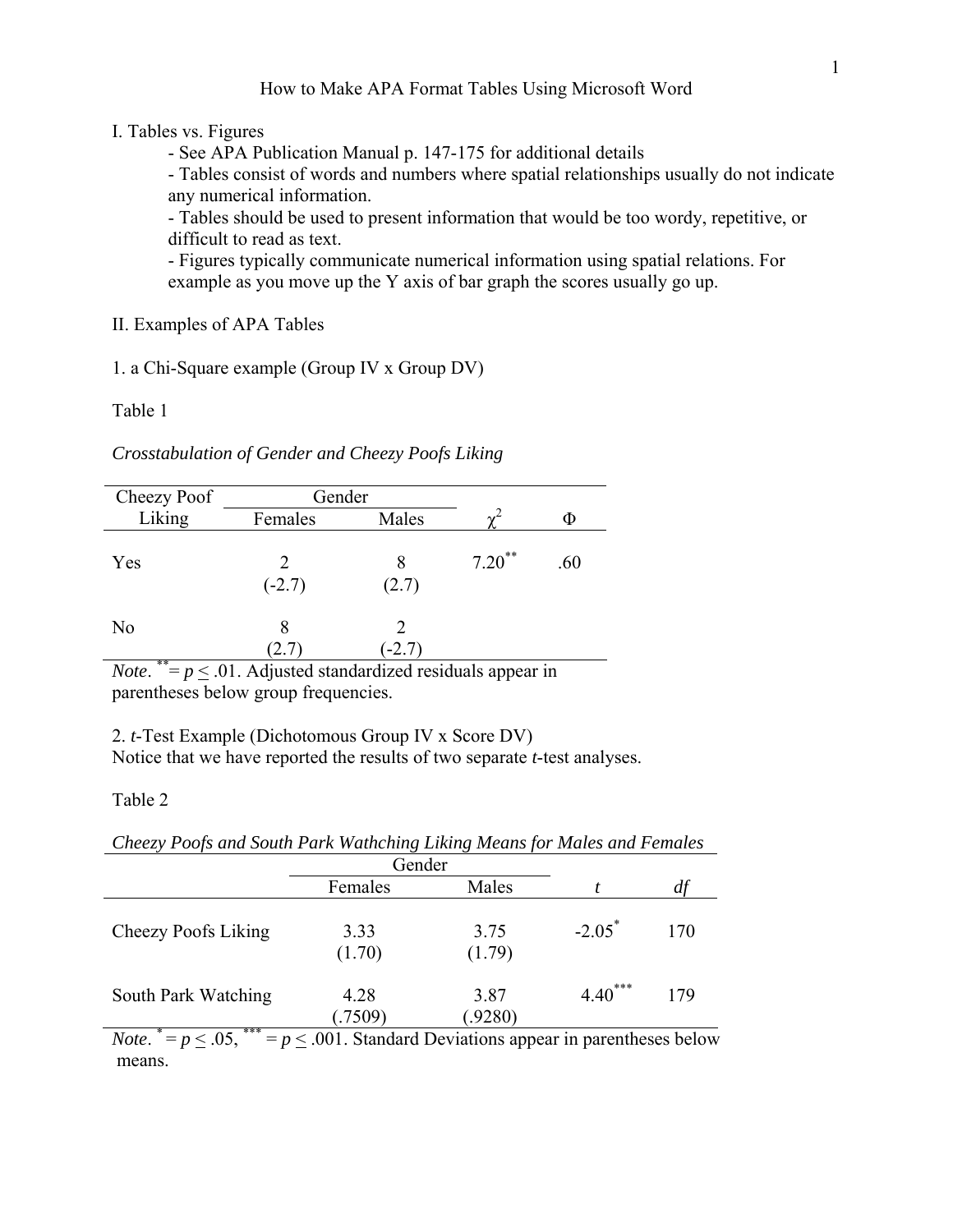3. One Way Anova with 3 Groups Example (Group IV x Score DV)

- Remember that you have report paired comparisons (Post Hoc test or planned comparisons) for significant analyses. The result of paired compared are indicated by the subscripts on the means within rows.

- Also, notice in this table that we report the results of four separate analyses. This is the real power of tables: we can convey a large amount of information very concisely.

### Table 3

| South Park  |                   | <b>Experimental Group</b> |                   |                  |       |
|-------------|-------------------|---------------------------|-------------------|------------------|-------|
| Character   | 10 hrs of         | 10 hrs of                 |                   |                  |       |
| Resemblance | Southpark         | Teletubbies               | No TV             |                  |       |
|             | Watching          | Watching                  | (Control)         | $\boldsymbol{F}$ | $n^2$ |
| Kyle        | $2.23_a$          | 2.93 <sub>b</sub>         | $2.73_{ab}$       | $3.98***$        | .18   |
|             | (.55)             | (.90)                     | (.55)             |                  |       |
| Stan        | $3.58_a$          | $3.62_a$                  | $3.54_a$          | .03              | .00   |
|             | (.70)             | (.55)                     | (.90)             |                  |       |
| Kenny       | 3.19 <sub>c</sub> | $2.80_a$                  | 3.02 <sub>b</sub> | $2.95^*$         | .06   |
|             | (.73)             | (.72)                     | (.49)             |                  |       |
| Eric        | 3.21 <sub>b</sub> | $3.10_a$                  | $3.30_a$          | .20              | .01   |
|             | (.19)             | (28)                      | (.19)             |                  |       |

*South Park Character Resemblance Scores for Experimental Groups*

Note.  $^* = p \leq .05$ ,  $^{***} = p \leq .001$ . Standard deviations appear in parentheses bellow means. Means with differing subscripts within rows are significantly different at the  $p \leq 0.05$  based on Fisher's LSD post hoc paired comparisons.

4. Factorial Anova Example 2 x 3 between subjects design.

Notice that two tables are used here. The first table reports the overall results for the 2x3 factorial ANOVA, which includes the Main Effects for the two IV's and the Interaction Effect for the two IV's. The second table reports the means and simple effects tests for the significant interaction effect.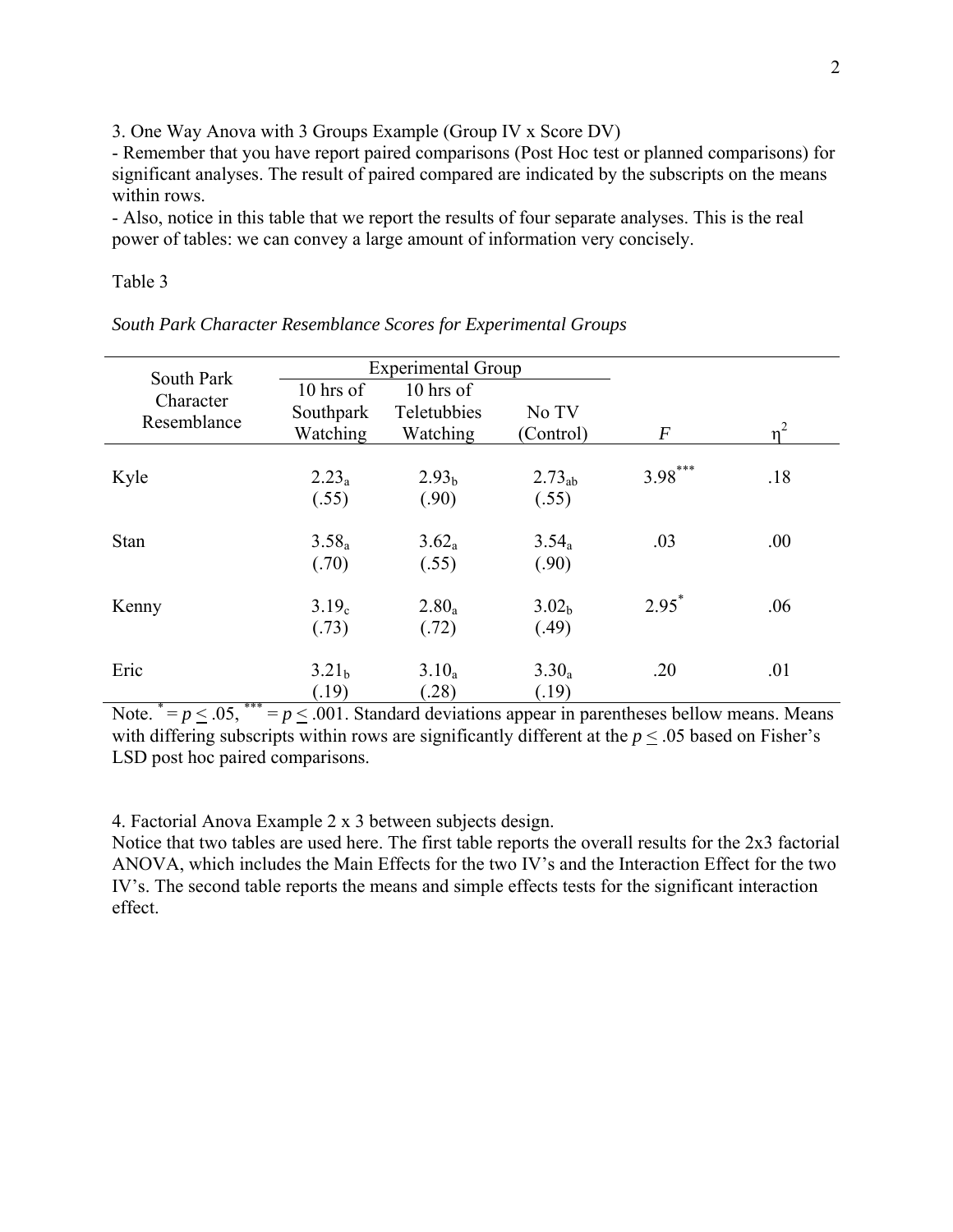### Table 4

| Source                     |    | F     |     |      |
|----------------------------|----|-------|-----|------|
| (A) Experimental Group     | 2  | 7.93  | .17 | .001 |
| $(B)$ Sex                  |    | 31.41 | .34 | .001 |
| $A \times B$ (interaction) | 2  | 7.85  | .17 | .002 |
| Error (within groups)      | 30 |       |     |      |

*Experimental Group x Sex Factorial Analysis of Variance for Eric Cartman Resemblance* 

#### Table 5

*South Park Character Resemblance Scores for Experimental Groups*

|                                  | <b>Experimental Group</b> |                    |            |                     |
|----------------------------------|---------------------------|--------------------|------------|---------------------|
| Eric Cartman                     | $10$ hrs of               | $10$ hrs of        |            |                     |
| Resemblance                      | Southpark                 | Teletubbies        | No TV      | Simple Effects: $F$ |
|                                  | Watching                  | Watching           | (Control)  | df(2, 30)           |
|                                  |                           |                    |            |                     |
| Males                            | $10.67_a$                 | $10.50_a$          | $10.33_a$  | .04                 |
|                                  | (2.50)                    | (2.34)             | (1.63)     |                     |
| Females                          | $4.83_a$                  | 10.50 <sub>b</sub> | $4.50_a$   | $15.74$ **          |
|                                  | (1.60)                    | (2.59)             | (1.52)     |                     |
| Simple Effects: $F$<br>df(1, 30) | $23.56$ **                | .00                | $23.56$ ** |                     |

Note.  $^{**} = p \leq .01$ . Standard deviations appear in parentheses bellow means. Means with differing subscripts within rows are significantly different at the  $p < .05$  based on Fisher's LSD post hoc paired comparisons.

Notice that the simple effect comparing the 3 experiment groups only for females, requires follow up tests in order to determine which groups are significantly different. In the case Fisher's LSD test was used and the results are represented with the different subscripts for each mean. In this case, female participants in the SP watching group did not differ from the control group so they are given the same subscript (a). However, women in the control group and women in the SP watching group significantly differed from the Teletubbies watching group and so the Telletubbies group was labeled with a different subscript (b). The males subjects did not differ from one another, so they all share the same subscript (a).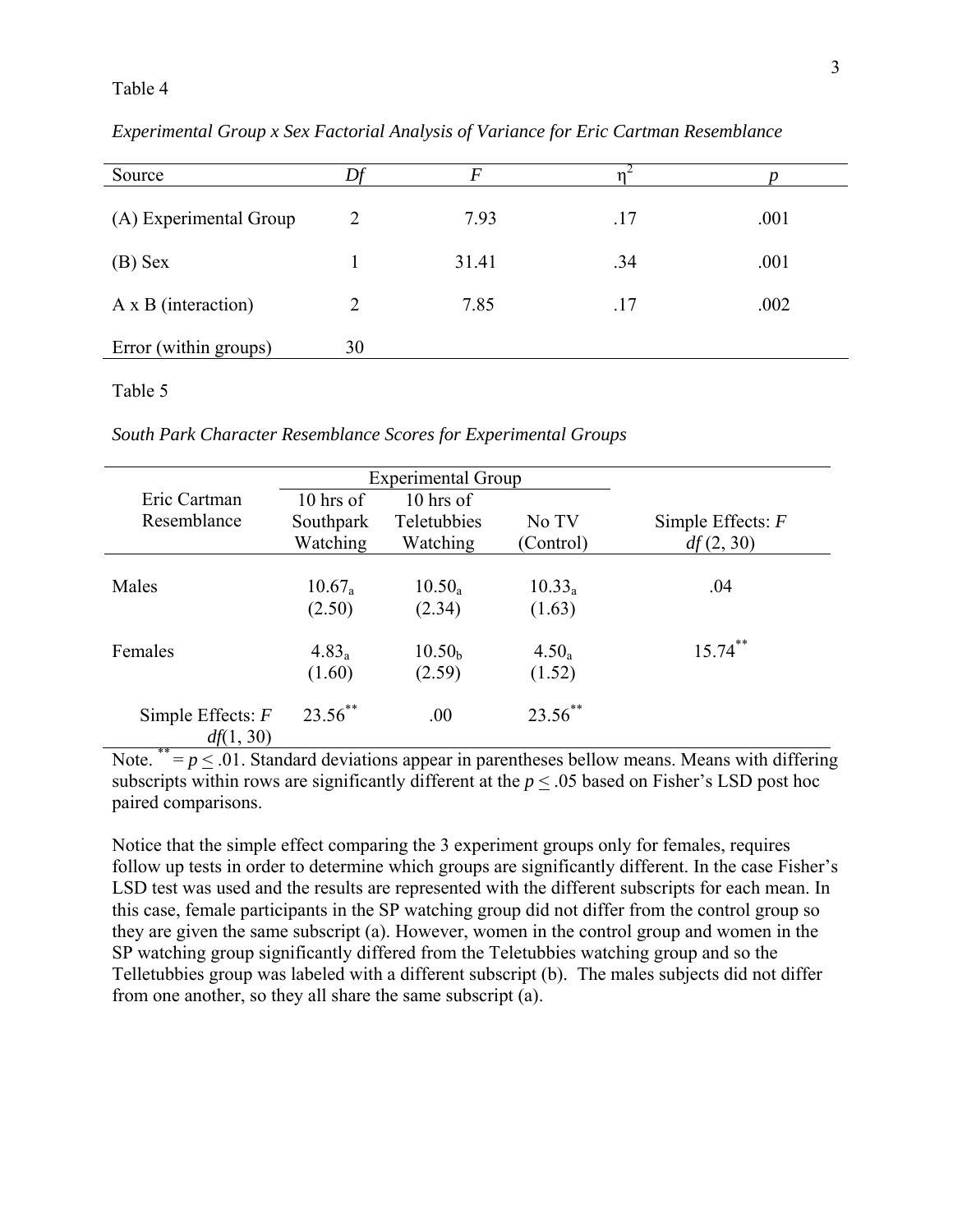# 6. Correlations (Scores IV x Scores IV)

# Table 1

# *Pearson's Product Moment Correlations for South Park Attitudes with Cheezy Poofs Attitudes*

*and Moral Development* 

|                               |                    | <b>South Park Attitudes</b> |                    |  |
|-------------------------------|--------------------|-----------------------------|--------------------|--|
|                               |                    | Devotion                    | Implementation     |  |
| <b>Cheezy Poofs Attitudes</b> |                    |                             |                    |  |
|                               | Intent to Purchase | $.39***$                    | $-.07$             |  |
|                               | Intent to Consume  | .15                         | $.22*$             |  |
| Moral Development             |                    |                             |                    |  |
|                               | Idealism           | $-.26$ <sup>**</sup>        | $-.19^{\dagger}$   |  |
|                               | Empathy            | $-13$                       | $-21$ <sup>*</sup> |  |
|                               | Justice            | .02                         | $-.10$             |  |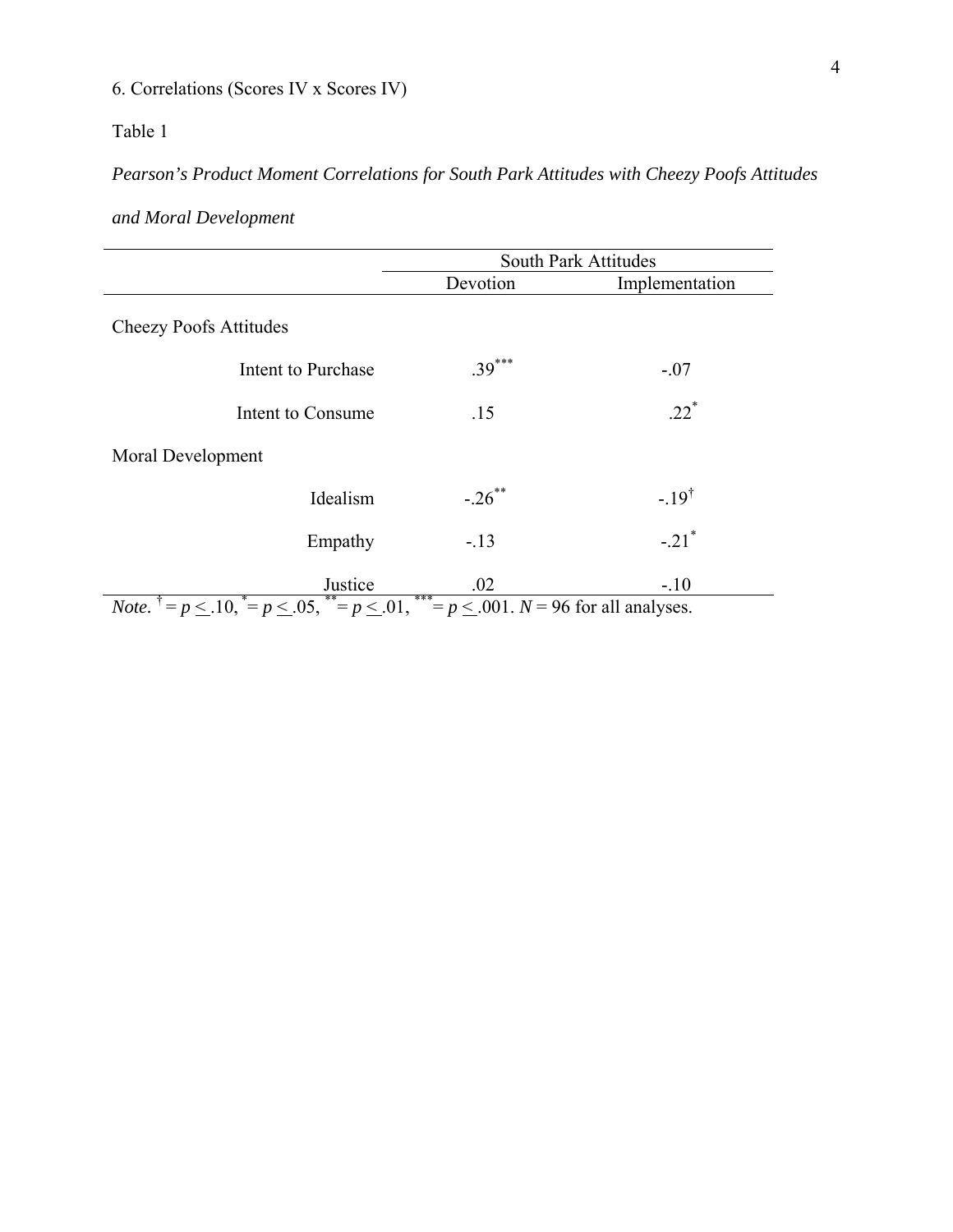- III. Making a table using Microsoft Word Table function.
- 1. Determine the number of row and columns needed. - For example, Table 5 has 5 row and 5 column.
- 2. Click the Table icon and drag the grid till you have the number of rows and column you want.



In this case you want a 5 x 5, though the screen shot shows a 4 x 5. When you release the mouse button your table will appear like this

3. Notice the horizontal and vertical lines. We don't want all of these in our final table so our first step is to eliminate them all and then add in the ones we want.

## a. **Eliminate all gridlines**

- There are two ways to do this

a1. - If the icon appears on your tool bar



Then you can highlight your whole table and choose the eliminate all lines option illustrated below.



The grid lines in your table will still be visible (if not go the Table in the pulldown menu at the top and select "Show Gridlines") but they will be a lighter gray color than the original black gridlines. This allows you to see the cells you are working in, but they will not appear when you print.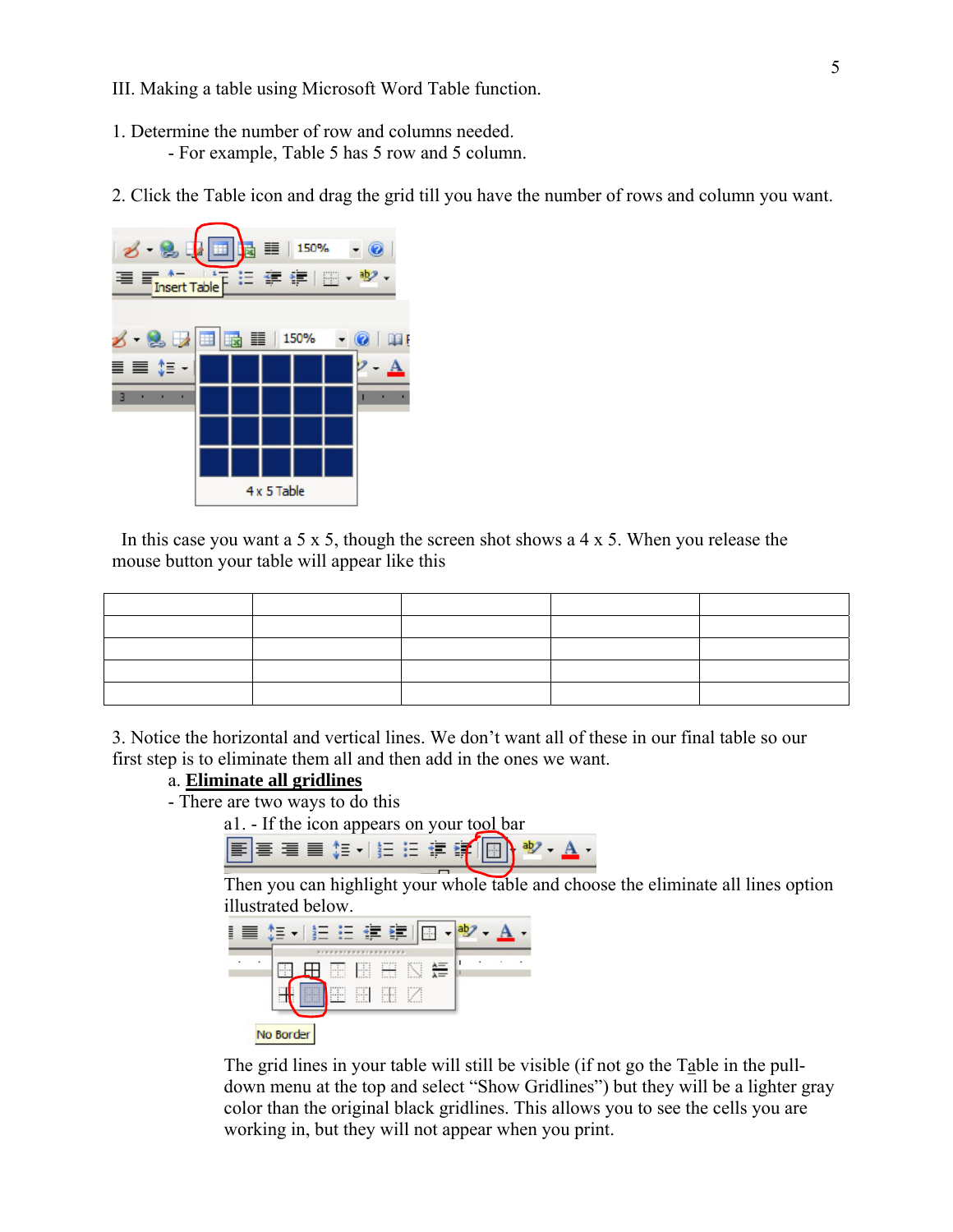a2. – If the icon does not appear then, highlight your table and click Format in the pull-down menu and select "Borders and Shading" and in the Borders pane, select  $None.$ 



## b. **Add back in the lines you want to appear**.

In table five we want the very top line to appear, so we highlight that line and either use the tool bar icon or the Borders and Shading window (from Format menu) and ask for the overbar.



- Also we want a line on the bottom of the chart: use underbar.

- We need a line between row 2 and 3. Highlight either row 2 or 3 and use either underbar or overbar, respectively.

- Finally we want a line between row 1and 2, but only for columns 2, 3, and 4. So highlight the appropriate cells and choose underbar or overbar.

-When you are done you should have the following.

c. Finally, in this example we have **cells that need to be merged**. That is, what appear as separate cells we want to treat as a single cell. In this case we should merge the cells in row 1; columns 2, 3,  $\&$  4. Highlight the cells, right click on them, and select "Merge" Cells" from the menu. You can also select this from the Table pull-down menu.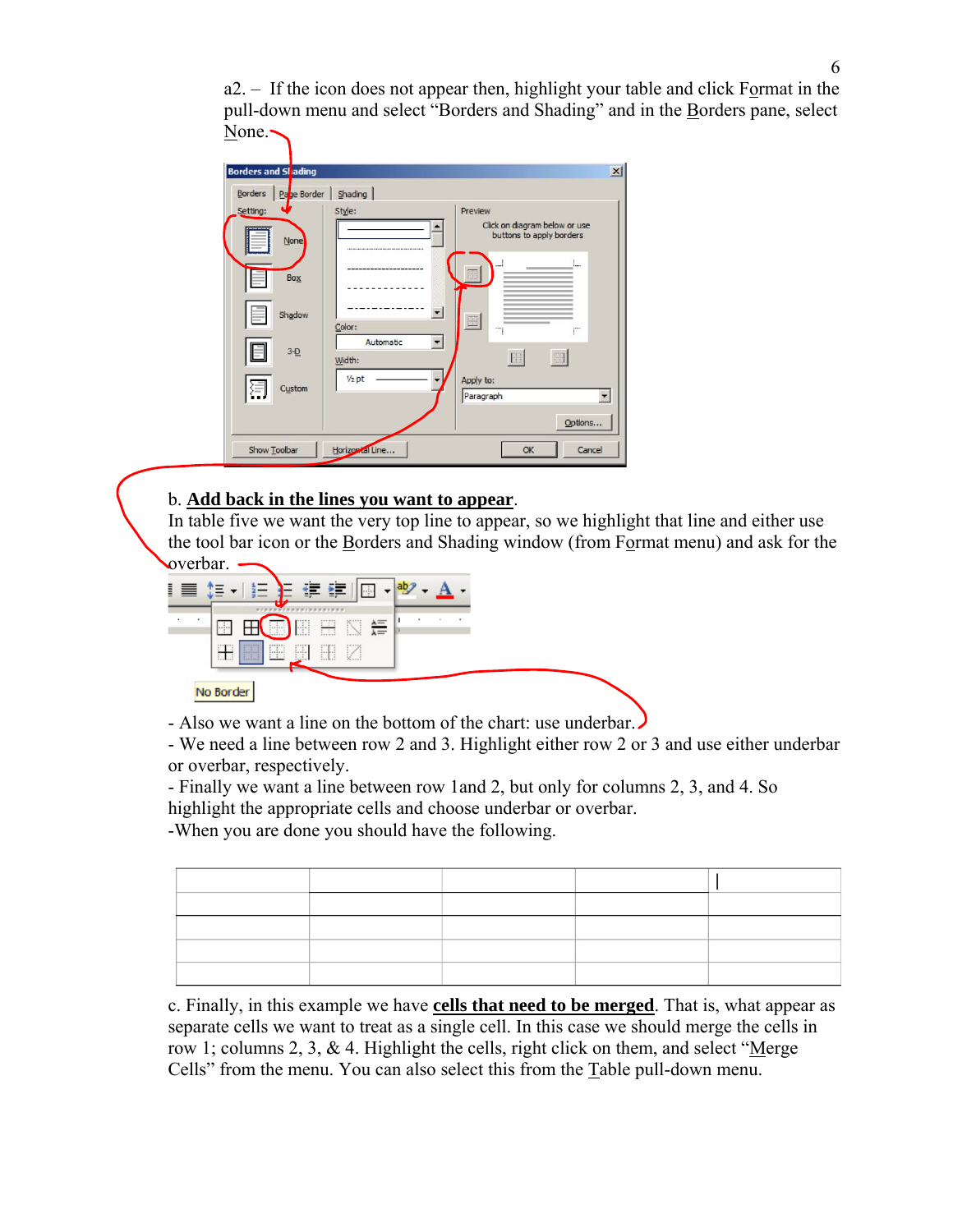

-Also notice that Table 5 has text that seems to float in the middle of the first two rows of the first column. These have also been merged.

-When you are done you will have something like this.

4. You can now enter your Labels and Data.

| Eric Carman                         | <b>Experimental Group</b> |                              |                     |                           |
|-------------------------------------|---------------------------|------------------------------|---------------------|---------------------------|
| Resemblance                         | $10$ hrs of               | $10$ hrs of                  | No TV               | Simple                    |
|                                     | Southpark<br>Watching     | Teletubbies<br>Watching      | (Control)           | Effects: $F$<br>df(1, 30) |
| Males                               | $10.67_a$<br>(2.50)       | $10.50_a$<br>(2.34)          | $10.33_a$<br>(1.63) | .04                       |
| Females                             | $4.83_a$<br>(1.60)        | 10.50 <sub>b</sub><br>(2.59) | $4.50_a$<br>(1.52)  | $15.74***$                |
| Simple<br>Effects: $F$<br>df(1, 30) | $23.56**$                 | .00                          | $ 23.56***$         |                           |

- Notice that the text still does not look like Table 5. The test needs to be alligned.

a. **Center columns** 2 through 5. Highlight them and use the Centered Justification button.



b. Right Justify the last cell in column 1.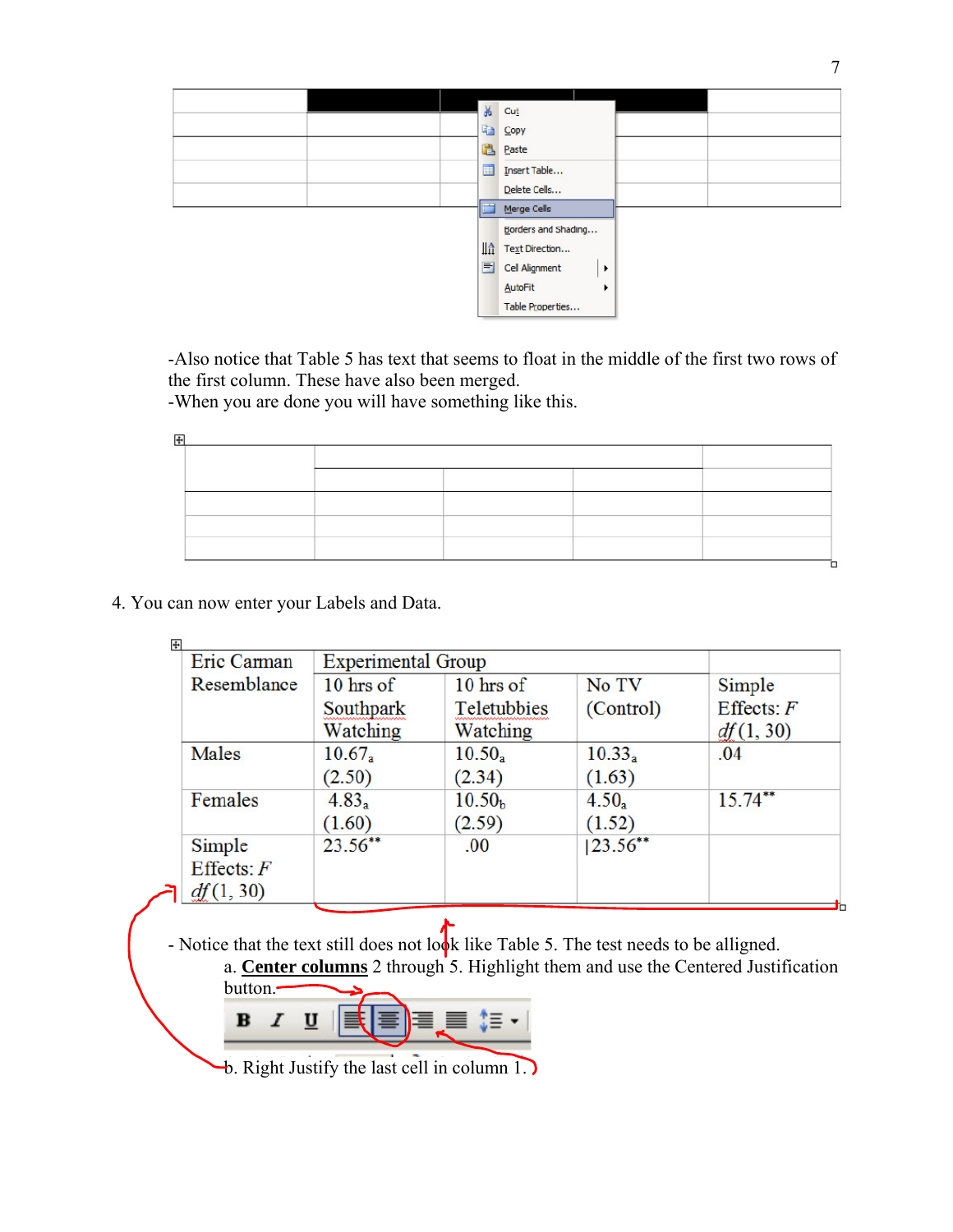

- This should leave you with the following.

|                 | <b>Experimental Group</b> |            |                    |            |              |  |
|-----------------|---------------------------|------------|--------------------|------------|--------------|--|
| Eric Carman     |                           | 10 hrs of  | 10 hrs of          |            | Simple       |  |
| Resemblande     |                           | Southpark  | Teletubbies        | No TV      | Effects: $F$ |  |
|                 |                           | Watching   | Watching           | (Control)  | df(1, 30)    |  |
| Males           |                           | $10.67_a$  | $10.50_a$          | $10.33_a$  | .04          |  |
|                 |                           | (2.50)     | (2.34)             | (1.63)     |              |  |
| Females         |                           | $4.83_a$   | 10.50 <sub>b</sub> | $4.50_a$   | $15.74***$   |  |
|                 |                           | (1.60)     | (2.59)             | (1.52)     |              |  |
| Simple          |                           | $23.56***$ | .00                | $23.56***$ |              |  |
| $E$ ffects: $F$ |                           |            |                    |            |              |  |
| df(1,3)         |                           |            |                    |            |              |  |
|                 |                           |            |                    |            |              |  |

5. Finally we need to adjust the column widths and add some hard returns to the rows with data so they don't look so crowded.